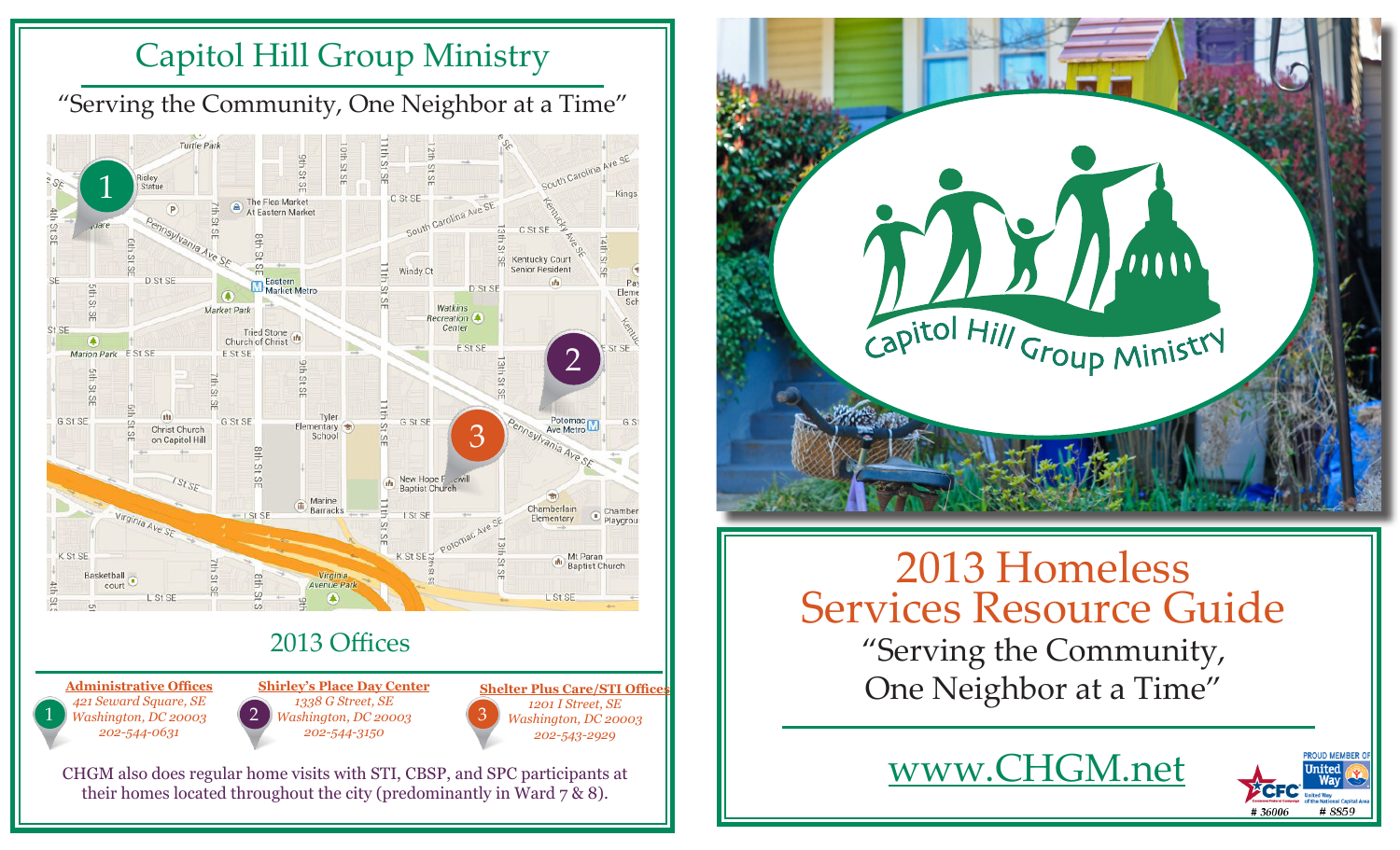# Index

|  | Page 21 |
|--|---------|
|  |         |

Updated September 25th, 2013

## *2013 Congregational Partners*

Calvary Episcopal Church Capitol Hill Presbyterian Capitol Hill United Methodist Church Capitol Hill Seventh-day Adventist Christ Church + Washington Parish Christ United Methodist Church Ebenezer United Methodist Church Hill Havurah Holy Comforter-St. Cyprian Lincoln Park United Methodist Church Lutheran Church of the Reformation

Parish of St. Monica and St. James Episcopal Church St. Joseph's on Capitol Hill St. Mark's Episcopal Church, Capitol Hill St. Peter's Catholic Church Tibetan Buddhist Dharma Center of Capitol Hill Unity of Washington, DC Washington City Church of The Brethren Washington Community Fellowship

## *2013 Board Members*

Debra Keats Jane Rutherford Elizabeth Stanley

Judith Cornwell Larry Nelson Linda Nelson Evelyn Barnes Gary Bockweg Tim LaCasse

Joel Kelty Shiree Skinner

#### Emergency Rental Assistance Program (ERAP) All

Rental Assistance (202) 671-4200 64 New York Avenue NE, 6th Floor

### Housing Counseling Service

All Rental & Utility Assistance (202) 667-7006 2410 17th Street, NW, Suite 100

UPO's Housing Counseling Program All Rental Assistance (202) 610-5900 1649 Good Hope Road SE

Armed Forces Foundation All Rental & Utility Assistance (910) 585-8003 16 North Carolina Avenu, SE

#### Catholic Charities

All Rental & Utility Assistance (202) 574-3442 220 Highview Pl., SE

#### Landlord Tenant Resource Center All

Legal Service for Rental Housing Issues 202-508-1710 Court Building B 510 4th Street, NW Room 115

Office of People's Counsel

All Utility Disputes Advocate (202) 727-3071 1133 15th Street, NW Suite 500

### Salvation Army

All Rental & Utility Assistance 202-332-5000 2300 Martin Luther King Jr. Avenue, SE

#### Shiloh Family Life Center

All Utility Assistance 202-232-4288 1510 9th Street, NW

Four Walls Development Inc All

Rental Assistance (202) 328-6236 1807 Belmont Rd NW # 207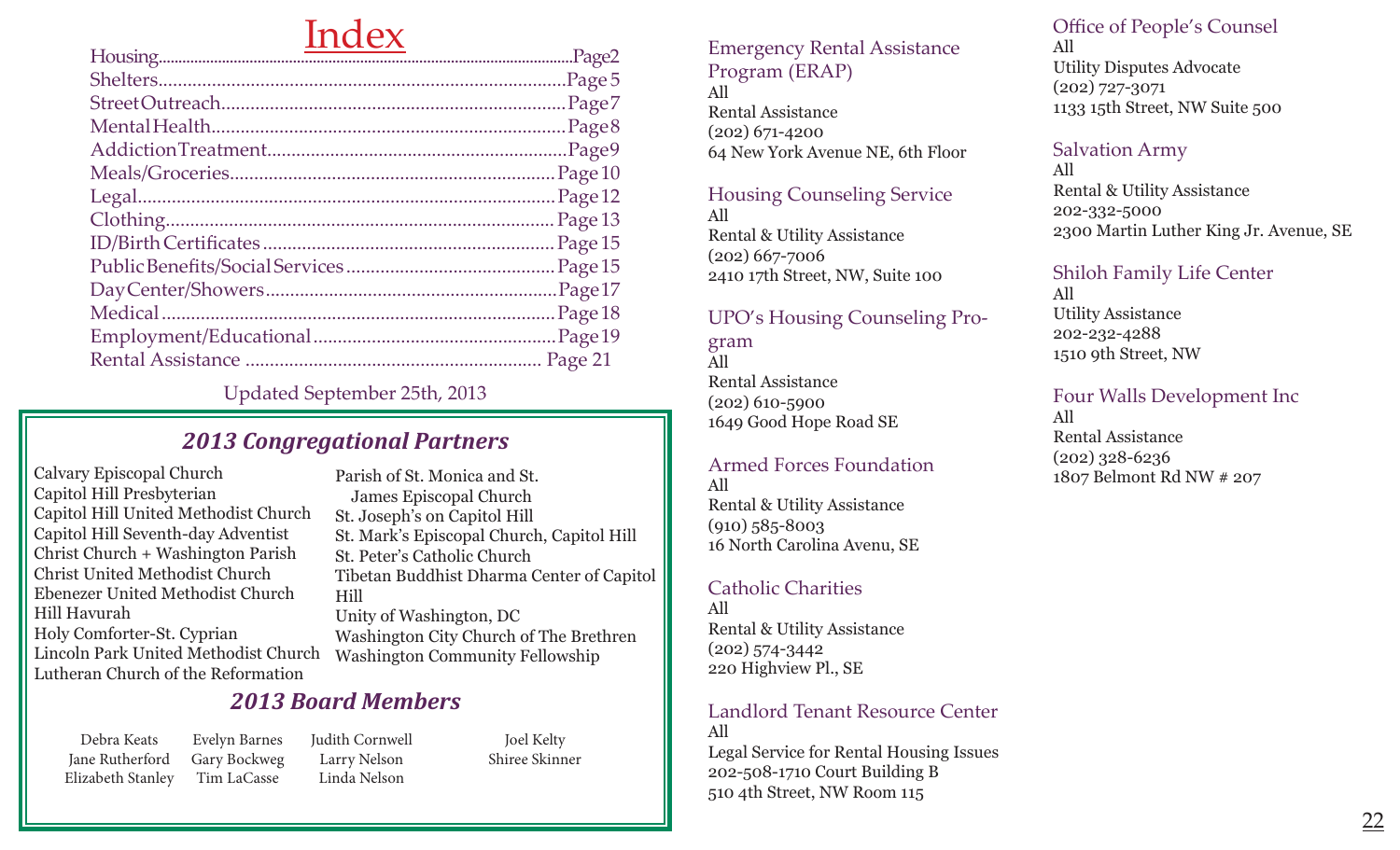- Be eligible for VR services
- Be determined to have significant disabilities

- Have a comprehensive assessment of rehabilitative needs that identifies supported employment as the appropriate rehabilitation or vocational goal."

## Samaritan Ministry of Greater

#### Washington

Job Assistance 202-722-2280 1516 Hamilton Street, NW

Also provides: Support Services Educational Support

### SOME (So Others Might Eat)

Center for Employment Training Job Training & Educational Services 202-583-4655 2815 O Street, SE Focuses on training for Medical Administrative Assistant & Building Maintenance Service Technician

## Rental Assistance

### The Salvation Army

1 & 2 Emergency Rental Assistance  $(202)$  332 - 5000 1434 Harvard Street, NW – Suite B

## Change Inc.

3 & 4 Emergency Rental Assistance (202) 387-3725

## 1413 Park Road, NW

## Anacostia Comm. Outreach

5 Rental & Utility Assistance 202-889-5607 711 24th Street, NE, Unit 119

## All Faith Consortium

5 Emergency Rental Assistance (202) 576-3245 1500 Franklin Street, NE

## Capitol Hill Group Ministry

6 Rental & Utility Assistance 202-544-3150 1338 G Street, SE

## Father McKenna

6 Rental & Utility Assistance 202-842-1112 19 Eye Street, NW

## Marshall Heights Community **Service**

7 Rental & Utility Assistance 202-396-1200 3939 Benning Rd, NE

The Salvation Army – Solomon G. Brown Community Center 7 & 8 Emergency Rental Assistance (202) 678-9771

# *2013 Homeless Services Resource Guide*

# **Housing**

## Calvary Women's Shelter

Transitional & Permanent Housing for Women (202) 289-2111 or (202) 678-2341 110 Maryland Avenue, NE

Also provides: Mental Health Services Addiction Recovery Financial Literacy Program www.calvaryservices.org

Calvary began as a single emergency shelter in the basement of a church in 1983. Since then they have grown into an organization that offers housing and services to homeless women through three programs, including Calvary Women's Shelter.

## Catholic Charities

Transitional & Permanent Housing (202) 772-4300 924 G Street, NW

Also provides: Adult Education Children & Teens Emergency Shelter Food Assistance Health Care Legal Aid http://www.catholiccharitiesdc.org

Catholic Charities is the social ministry

outreach of the Archdiocese of Washington. Motivated by the Gospel message of Jesus Christ, and guided by Catholic social and moral teaching, Catholic Charities strengthens the lives of all in need by giving help that empowers and hope that lasts.

## Pathways To Housing

Permanent Supportive Housing 202-529-2972 101 Q Street, NE Suite G

Also provides: Resource Center Integrated Healthcare Street Outreach Employment & Education Services

Pathways to Housing DC is committed to ending homelessness for individuals with serious mental illnesses, co-occurring substance abuse disorders and/or other medical challenges in our Nation's capitol.

## SOME (So Others May Eat)

Long-Term Affordable Housing (202) 797 8806 Ext. 2911 71 'O' Street, NW

Also provides: Case Management Social Services

## Sasha Bruce Youthwork

Transitional Living Program for ages 18-21 (202) 675-9385 2922 O Street SE 2300 Martin Luther King, Jr. Avenue, SE Catholic Charities is the social ministry  $29220$  Street SE 2922 O Street SE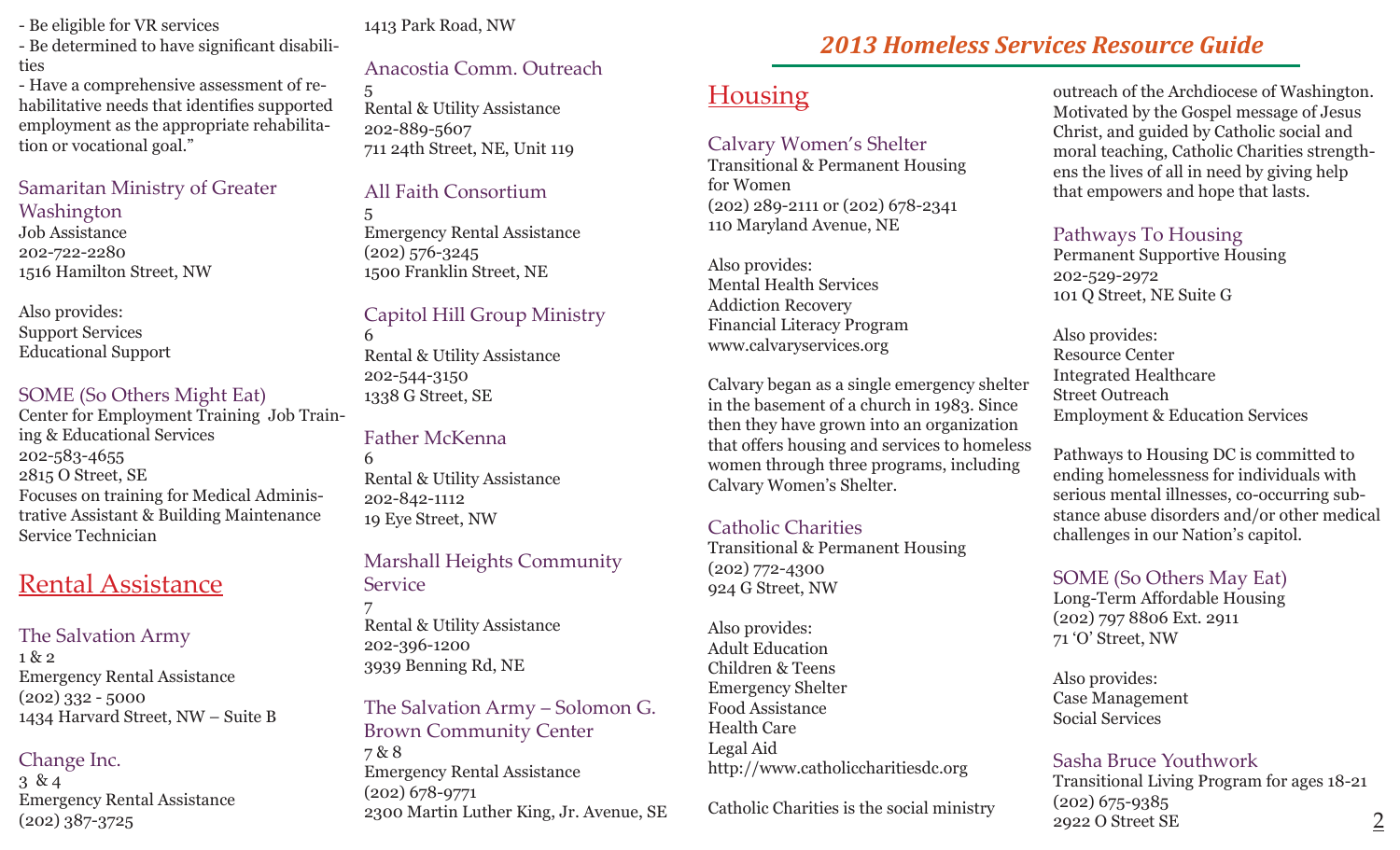Also provides: Counseling Life skills Trainings Career Guidance Job Referrals

The Transitional Living Program provides supervised apartment living for older youth ages 18 to 21 whose family problems prevent them from living at home. TLP requires residents to be enrolled in school, work part-time, and save portions of their income.

### Sasha Bruce Youthwork- Olaiya's Cradle

Supportive Living Program for young mothers ages 18-21 (202) 675-8371 739 Eighth Street SE Also provides:

#### Counseling

Maternal and Infant Health Care Life Skills Training Education & Career Guidance Child Care Support & Parental Training

Olaiya's Cradle is a supportive, independent living program for homeless young mothers ages 18-21 and their children, for up to 18 months.

### Coalition for the Homeless

Transitional & Permanent Housing (202) 347-8870 1234 Massachusetts Avenue, NW

Also provides: Family Services

## Emergency Shelter Employment Services

The Coalition for the Homeless is a nonprofit organization that has served the Washington metropolitan area since 1980. Its mission is to help homeless, at-risk individuals and families return to self-sufficiency and independent living, through a range of residential and social services.

## U.S. Veterans Initiative D.C., Inc.

Transitional & Permanent Housing for Veterans (202) 545-1660 425 Atlantic St. SE Unit 103

#### Also provides: Employment Assistance

U.S.VETS is the nation's largest nonprofit provider of comprehensive services to homeless and at-risk veterans. We are dedicated to the successful transition of military veterans and their families.

#### Alive Inc

Temporary Housing for Women and Families (703) 684-1430 2723 King Street, Alexandria, Virginia 22302

Also provides: Child Development Center Food Emergency Monetary Assistance Furniture/Houseware

ALIVE! is a nonprofit organization of volun-

#### Beulah Baptist Church GED **Center**

Education Program 202-396-5368 5820 Dix Street, NE

### LVA-NCA (Literacy Volunteers of the

National Capital Area) Adult Educational Program 202-387-1772 635 Edgewood St. NE

GED Program

### DC Dpt. of Employment Service Office of Apprenticeship Information & **Training**

Govt. Agency 202-698-5099 4058 Minnesota Avenue, NE, Suite 401

Hours: Monday to Friday, 8:30 am to 5 pm

## Department of Mental Health (DMH)

#### Supported Employment Program

Govt. Agency 202-671-2988 64 New York Avenue, NE, 4th Floor

#### Hours: Monday to Friday, 8:15 am to 4:45 pm"

### East River Family Strengthening Collaborative

Job Assistance & Financial Education 202-397-7300 3732 Minnesota Ave, NE

## Goodwill of Greater Washington Training Center

202-636-4225 2200 South Dakota Ave, NE

Also provides: Job Placement & Retention Services Intake & Assessment

## Green Door

Employment Assistance with Mental Health Illness (202) 464-9200 1221 Taylor Street NW

Also provides: Housing Assistance Social Services

## Pathways To Housing

Employment & Education Services 202-529-2972 101 Q Street, NE Suite G

Also provides: Resource Center Integrated Healthcare Street Outreach

## Rehabilitation Services

Administration Supported Employment Program (202) 730-1700 1125 15th Street, NW

Hours: Mon-Fri: 8:15 am- 4:45 pm

To be eligible for SE services from RSA, you must: 20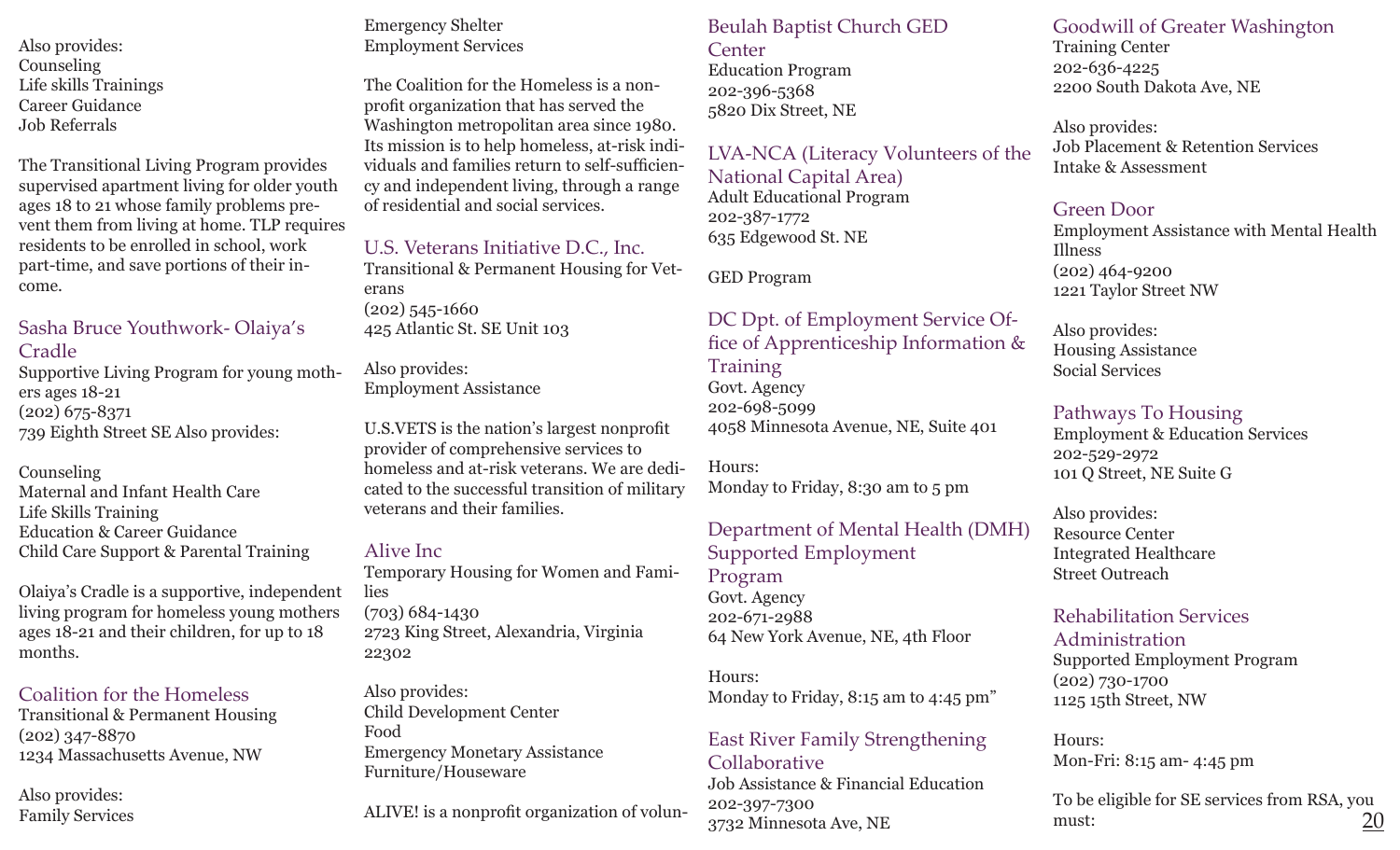Educational Outreach Prevention 202-546-5940 410 7th Street, SE Sex Education Outreach, Support & Discussion Groups, Counseling

#### Abundant Life Clinic

Ward 6 STD Clinic 202-547-6440 717 8th Street, SE

### Unity at DC General

Ward  $7$ Comprehensive Health Services 202-548-6500 1900 Massachusetts Ave., SE Building 29

Health Center Hours: Monday thru Friday 8:15 am to 4:45 pm Thursday  $8:15$  am  $-8:00$  pm

Dental Hours: Monday thru Friday 8:00 am to 4:30 pm Closed from 12:00 to 1:00 pm"

## Helping Individual Prostitutes Survive (HIPS)

All Wards Sex Health Servcies 202-232-8150

24-Hour Hotline: 1-800-676-4477 PO Box 21394

Mobile Outreach on Thurs, Fri and Sat nights from 11pm to 5 am

# Employment/Educational

Jubilee Jobs Job Preparation & Placement Services 202-667-8970 2712 Ontario Road, NW

Hours: M-Th: 9AM-5PM Fri: 9AM- 3:30PM"

## STRIVE DC, Inc.

Employment Program (202) 484-1264 715 I Street NE GED Program, employment assistance

## Aim Hire (Friendship Place)

Job Placement (202) 364-1419 Ext. 18 4713 Wisconsin Ave. NW Part of the Community Council for the Homeless at Friendship Place

### Jobs Have Priority, Inc.

Employment & Education Services (202) 544-9128 1526 Pennsylvania Ave SE

Also provides: Shelters Transitional Rehabilitation Program

## United Planning Organization (UPO)

Adult Education & Training 202-238-4600 301 Rhode Island Ave, NW

teers from over 40 religious congregations and the community working together to help those in need in Alexandria, Virginia.

## Covenant House of Washington

Supportive Housing Program Supportive Housing for ages 18-24 (202) 610-9600 2001 Mississippi Ave SE

Also provides: Emergency shelter Workforce Development & Job Placement Case Management Child Development Center

Covenant House Washington is the Washington, D.C. affiliate of Covenant House International, the nation's largest privately funded nonprofit organization responding to the needs of young people who suffer from homelessness, abuse and neglect.

## Friendship Place

Transitional & Permanent Housing (202) 549-6369 4713 Wisconsin Ave. NW

Also provides: Health Care Jobs Education Veteran Services Street Outreach

CCHFP is for empowering men and women experiencing homelessness to rebuild their lives with the involvement of the community.

Damien Ministries Inc Transitional Housing (202) 526-3020 Ext. 19 2200 Rhode Island Avenue, NE

Also provides: Case Management Social Services System Guidance Food Bank

District of Columbia Department of Housing and Community Development Housing Services (202) 442-9505 (202) 442-7200 1800 Martin Luther King Avenue SE

DHCD provides a variety of services to individuals and organizations interested in developing housing or businesses in District communities.

## Catholic Charities Of The Diocese Of

Arlington Transitional Housing (703) 910-4845 200 N. Glebe Road, Suite 506, Arlington, VA 22203

Also provides: Family Services Emergency Shelter Immigrant Services Senior Services Food Services Employment Guidance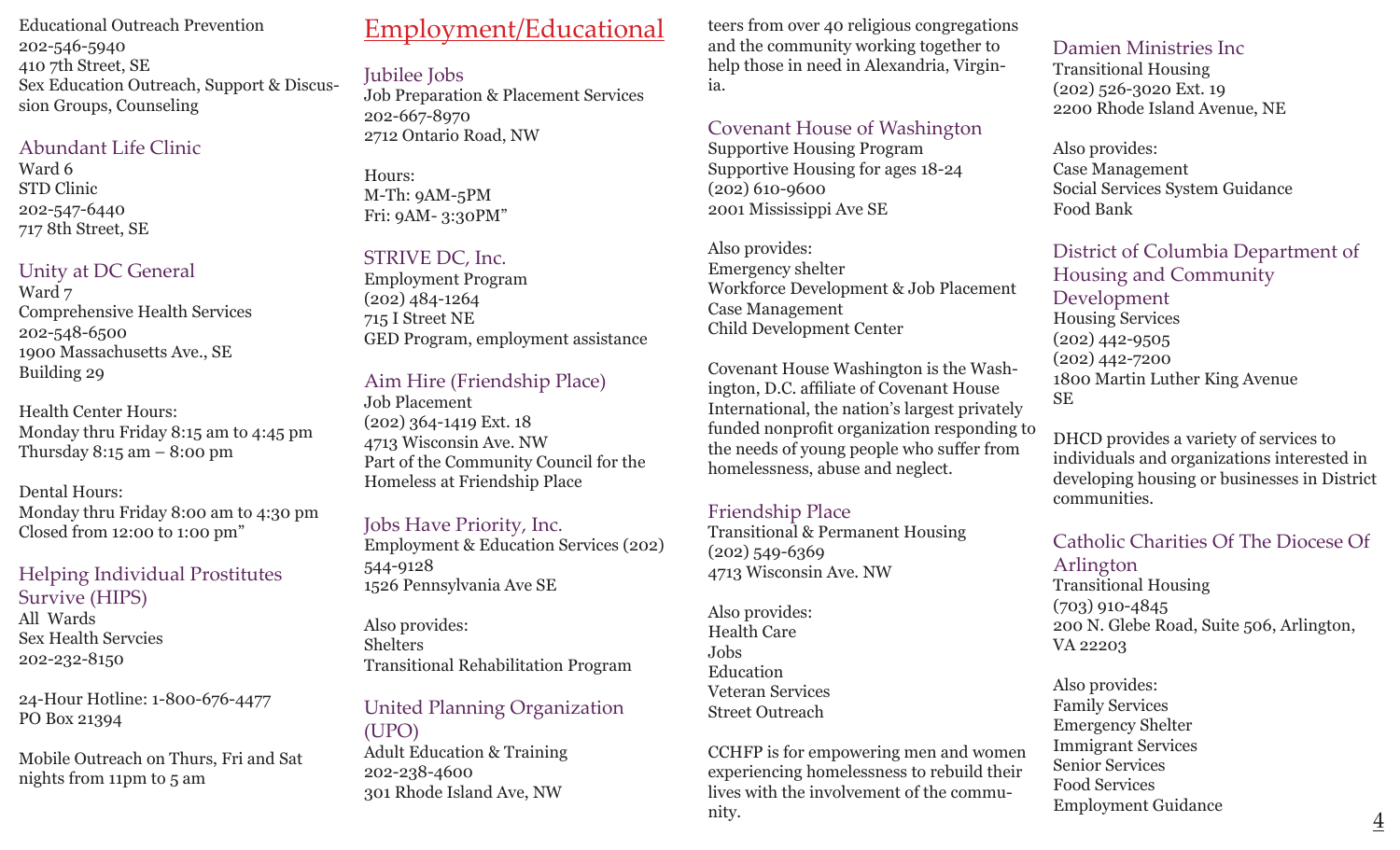The mission of Catholic Charities of the Diocese of Arlington is rooted in the Gospel of Jesus Christ and the official teachings of the Roman Catholic faith.

## District of Columbia Housing

Authority

Housing Services (202) 535-1000 1133 North Capitol Street N.E. http://www.dchousing.org/

## Homes For Working Families

Provide homes for working families (202) 580-6220 1150 18th St NW 3901 Connecticut Ave NW # 203

Homes for Working Families is a national, nonprofit organization dedicated to advancing policy changes that enable more of America's working families to find safe, good-quality homes they can afford.

# **Shelters**

Shelter Hotline: 1-(800) 535-7252

# 801 East Shetler

Men, 7PM-7AM (202) 561-4014 801 East Building 2700 Martin Luther King Blvd., SE Hypothermia shelter between November and March

## Adams Place Shelter

Men, 7PM-7AM (202) 832-8317 2210 Adam's Place, NE Substance abuse meeting and support group is hosted on Mondays and Wednesdays between 8:15 pm and 9:15 pm. Hypothermia shelter between November and March

#### New York Avenue Shelter Men, 12 hr (202) 832-2359 1355 New York Ave NE

## D.C. General Building 9- Harriet

Tubman Women, 12 hr (202) 547-1924 1900 Massachusetts Ave SE

## John Young

Women, 12 hr (202) 639-8469 117 D St NW

## Nativity Shelter

Women, 12 hr (202) 487-2012 6010 Georgia Ave NW

## Virginia Williams Family Resource

**Center** Family 8:30am-4:00pm Weekdays (202)526-0017 33 N. Street, NE

Sasha Bruce Youthwork (Bruce House)

### facilities

Phone and computer services Case management, conversation, and coun-

seling with experienced staff Life Skills building workshops, such as Money Management and Child development. Employment "soft skills" training and job coaching"

## Father McKenna Center

Ward 6 Men's Drop-In Center/ Shower (202) 842-1112 19 I Street NW Showers: 8:30 AM to 10:45 AM

## Visitor Services Center

Ward 6 Drop-In Program 202-544-2131 1422 Massachusetts Ave SE

Also provides: Social Services Employment Assistance

# Medical

## Children's National Medical Center (CNMC)

Ward 5 Hospital 202-476-5000 111 Michigan Avenue, NW

### Washington Hospital Center

Ward 5 Hospital 202-877-7000

### 110 Irving Street, NW

## The Women's Collective

Ward 5 Women's Health Services (202) 483 7003 1331 Rhode Island Avenue NE

## Unity at Walker-Jones

Ward 6 Comprehensive Health Services (202) 354-1120 40 Patterson Street, NE

Health Center Hours: Monday, Wednesday and Friday 8:15 am – 4:45 pm Tuesday and Thursday 8:15 – 8:00 pm (Extended Hours 5:00 – 8:00 pm) Saturday 9:00 am to 1:00 pm

## Unity at Southwest

Ward 6 Comprehensive Health Services (202) 548-4520 850 Delaware Ave., SW

Health Center Hours: Monday-Friday 8:15 AM-4:45 PM

## Metro TeenAIDS (MTA)

Ward 6 Sex Education Services 202-543-9355 651 Pennsylvania Avenue, SE

## Sexual Minority Youth Assistance League (SMYAL) Ward 6  $\overline{18}$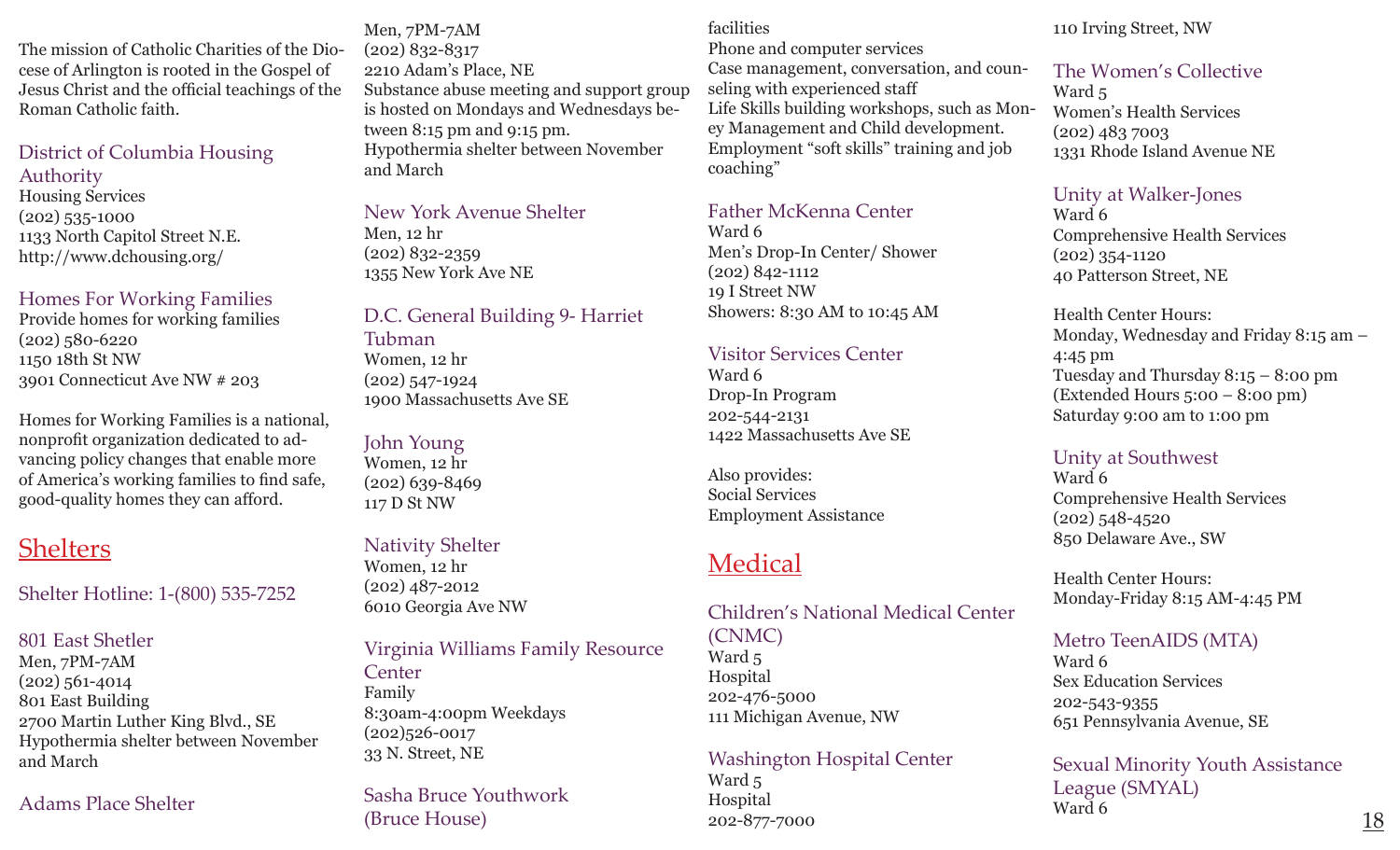National Center for Black Aged Senior Citizens Social Services (202) 637-840 1220 L Street, NW Suite 800

#### Virginia Williams Center

Family Social Services (202) 526-0017 33 N. Street, NE M-F: 8:30AM- 4PM

## Day Center/Showers

## United Planning Organization

Ward 1 Shelter Assistance 1-(800) 535-7252 301 Rhode Island Avenue, NW

## Rachel's Women's Day Center

Ward 2 Day Center (202) 682-1005 1222 11th Street, NW

## Hours:

Monday, Wednesday - Friday 7am - 4pm Tuesday 7am - 2:30pm Saturday 9am - 3pm Holidays 8am - 4pm

### Oasis Senior Center

Ward 2 Day Center for Seniors (202) 265-2017 1226 Vermont Ave., NW

## Bethany Women's Center

Ward 2 Drop-In Center (202) 939-2060 1333 N Street, NW M-F: 7:30AM-4PM Weekends and holidays: 9AM-4PM

Georgetown Ministry Center Drop-In **Center** Ward 2 Drop-In Center (202) 338-8301 1041 Wisconsin Av NW

#### Everyday: 8am-4pm

Friendship Place (Welcome Center) Ward 3 Day Center 202-364-1419 4713 Wisconsin Ave, NW

Monday: 8:30-11:30am, 12:30-4pm Tuesday-Friday: 8:30-11:30am, 1-3pm

House of Imagene Ward 5 Women's Shelter (202) 518-8488 214 P St NW Open 24 Hours

### Capitol Hill Group Ministry-Shirley's Place Ward 6

Day Center 202-544-3150 1338 G St. SE

Provides:

Ages 11-17, 24 hr (202) 546-4900 1022 Maryland Avenue NE

Also provides: Individual, Group, & Family Counseling Case Management Support for Shelter Graduates Temporary Respite Care

St. Luke's Shelter Men's Shelter (202) 333-4949 3655 Calvert Street, NW

#### Central Union Mission

Men Only Shelter (202) 647-7466 1350 R Street, NW

Also provides: Recovery Programs Family Programs Food Bank & Emergency Food Clothing

### Rachel's Women's Day Center

Women's Day Center (202) 682-1005 1222 11th Street, NW

Hours: Monday, Wednesday - Friday 7am - 4pm Tuesday 7am - 2:30pm Saturday 9am - 3pm Holidays 8am - 4pm

### Capitol Hill Group Ministry

Congregation Based Shelter Program (202) 544 3150 1338 G St. SE Meals, showers, laundry, and restroom  $1338 \text{ G St.}$  SE see Section  $\frac{6}{6}$ 

Provides nontraditional apartment-style shelter for 5-8 families in DC every night of the year. Day Center at Shirley's Place, 8AM-6PM

weekdays, 9AM-6PM Saturdays

Community Partnership Shelter Hotline Single Adults Shelter (202) 399-7093 801 Pennsylvania Avenue, SE Suite 360

#### Covenant House of Washington Crisis Center Emergency Shelter for ages 18-24 (202) 610-9514

Also provides: Transitional Housing Program Supportive Housing Program Work Readiness Education & Training Child Development Center

### Father McKenna Center

Men's Shelter (202) 842-1112 19 I Street NW M-F 8am Ward 6 ONLY/ Utilities& Rental assistance

### Mens Only shelter

Federal City Shelter Shelter (202) 508-0500 425 2nd Street, N.W. Shelter Hotline #: 1-800-535-7252

Gospel Rescue Ministries **Shelter**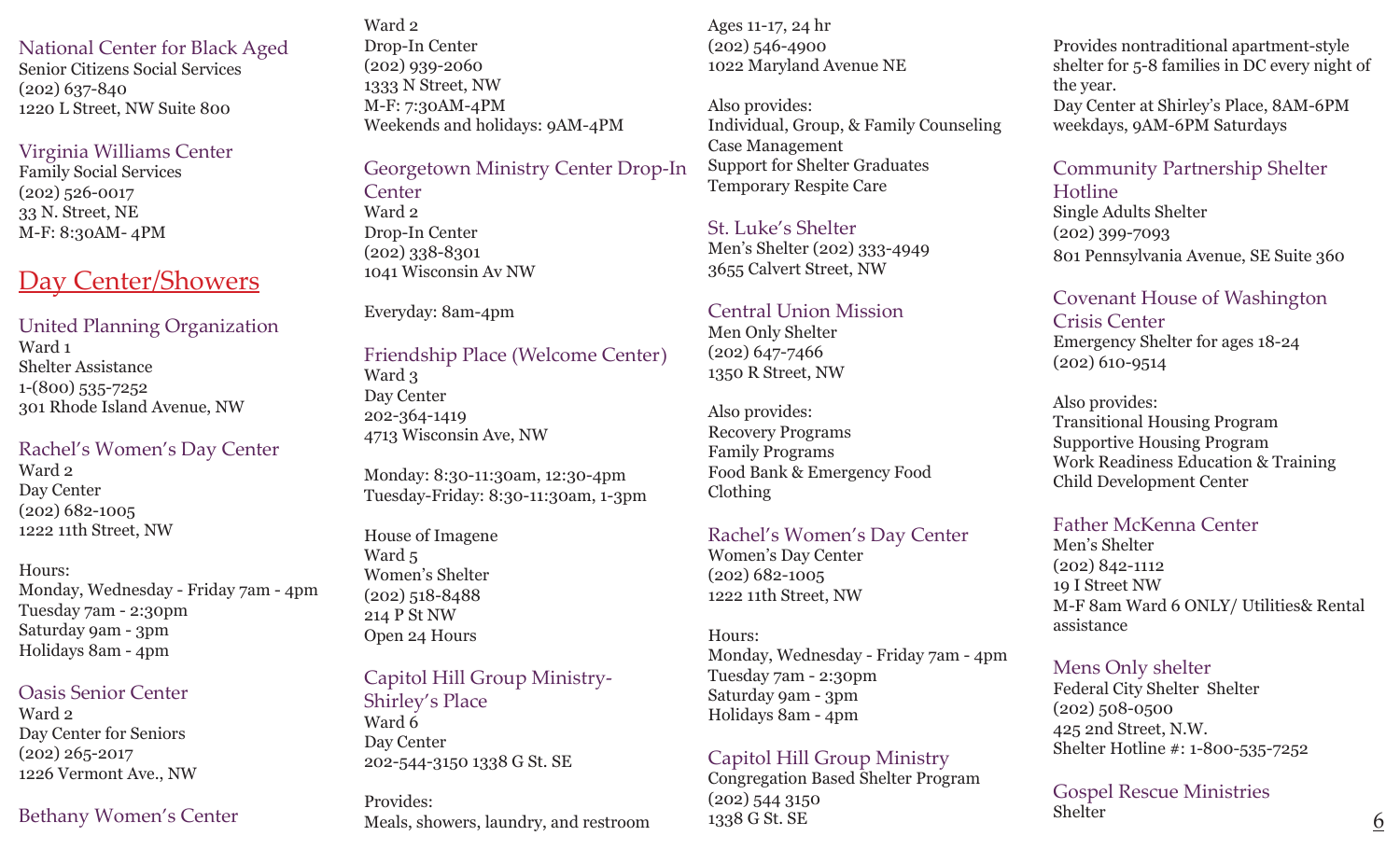(202) 842-1731 810 5th Street, NW

Also provides: Treatment Program

### Open Door

Women, 12 hr (202) 639-8093 425 2nd St NW (at E Street)

## Street Outreach

Salvation Army Grate Patrol (202) 332-5000 1434 Harvard Street NW

Also Provides: ID/ Birth Certificate Assistance Social Services Assistance Employment & Education Assistance Clothes

Latin American Youth Center Hope's House (202) 713-0475 1419 Columbia Rd NW

Neighbors' Consejo  $(202)$  234-6855 3118 16th St NW Washington, DC 20010

Downtown Cluster Congregations (202) 347-7014 1313 New York Ave NW

Team of bi-lingual outreach workers providing emergency referrals and case management assistance to the street homeless of the

#### nation's capital

## Unity Health Care Medical Outreach

(202) 276-3381 1220 12th Street, SE

Regular Stops: 13th & NY Ave, NW St. Elizabeth's Shelter Franklin School Shelter 15th & I Streets, NW Crummel Shelter NY Ave Shelter Miriam's Kitchen, Grace Church Farragut, Franklin and Lafayette Parks

Medical Van Hours: Monday to Thursday 5:00pm – 9:00pm Friday 7:30am – 12pm"

#### Friendship Place  $(202)$  549-6369 4713 Wisconsin Ave. NW

Service Area: West of Rock Creek Park East of the Potomac South of Western Avenue

Pathways To Housing 202-529-2972 101 Q Street, NE Suite G

Also provides: Resource Center Integrated Healthcare Employment & Education Services"

Capitol Hill Group Ministry

645 H Street, NE M,Tu,Thur, Fri: 8:15AM - 4:45PM Wed: 8:15AM-7PM"

#### Social Security Administration

Benefits 800-772-1213 Toll Free 1905 9th Street, NE Suite B M,Tu,Thur, Fri: 9AM - 3PM Wed: 9AM-12PM"

#### Social Security Administration

Benefits 800-772-1213 Toll Free 2041 MLK Jr. Ave SE M,Tu,Thur, Fri: 9AM - 3PM Wed: 9AM-12PM"

#### Social Security Administration

Benefits 800-772-1213 Toll Free 2100 M Street, NW M,Tu,Thur, Fri: 9AM - 3PM Wed: 9AM-12PM

#### Social Security Administration

Benefits 800-772-1213 Toll Free 1905-B 9th St NE M,Tu,Thur, Fri: 9AM - 3PM Wed: 9AM-12PM

#### Taylor Street Service Center

Benefits 202-576-8000 202-576-8740 (Fax) 1207 Taylor Street, NW M,Tu,Thur, Fri: 8:15AM - 4:45PM Wed: 8:15AM-7PM

Bread For The City - Northwest **Center** 

Social Services (202) 265-2400 1525 Seventh Street, NW

Also provides: Clothing Medical Services Legal Services Food Bank

Bread For The City - Southeast

**Center** Social Services (202) 561-8587 1640 Good Hope Road, SE

Also provides: Clothing Medical Services Legal Services Food Bank"

## Capitol Hill Group Ministry

Social Services 202-544-0631 1338 G St. SE

Also provides: Day Center Street Outreach Life Skills & Job Training

## Department of Human Services

Burial Assistance 202-698-4112 645 H Street, NE ESA provides up to \$800 towards funeral services or \$450 towards the cost of crema-<br>tion 16 tion  $(202)$  368-4867 160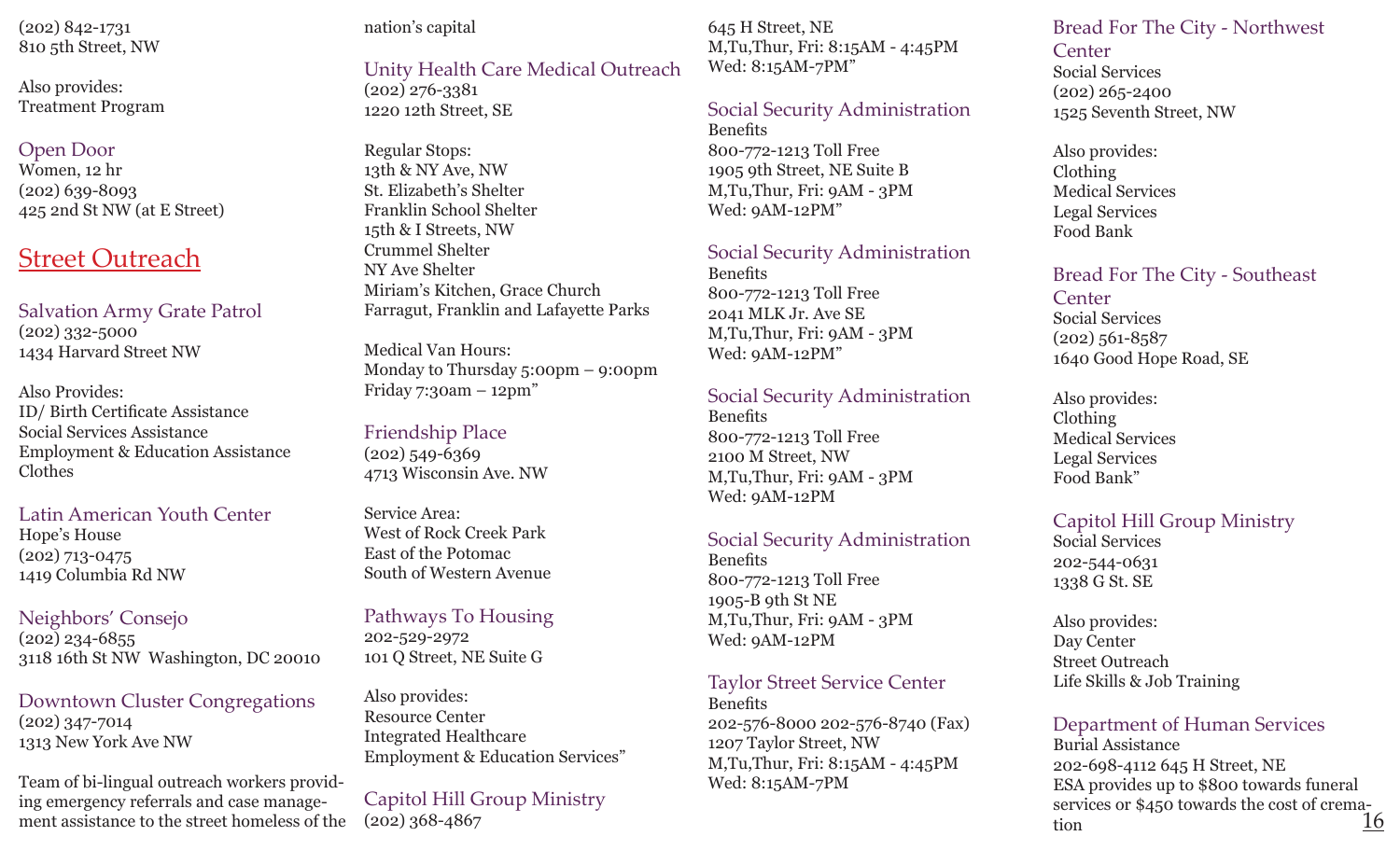CARA House Family Ties Program (202) 396-9330 ext: 43 603 50th Street, NE

Also provides: Emergency food Mentoring Tutoring Resource center

# ID/Birth Certificates

Department of Health Vital Records Division/Birth Certificate Records/ID 202-442-9303 899 North Capitol Street NE M-F: 8:30 am to 3:30 pm Washington DC Department of Motor Vehicles Identification (202) 737-4404 3220 Pennsylvania Ave, SE Tuesday-Saturday: 8:15am - 4pm

### Washington DC Department of Motor

Vehicles Identification (202) 737-4404 95 M Street, SW Tuesday-Saturday: 8:15am - 4pm

#### Washington DC Department of Motor

Vehicles Identification (202) 737-4404 1233 Brentwood Road, NE Tuesday-Saturday: 8:15am - 4pm

# Public Benefits/ Social Services

Anacostia Service Center Benefits 202-645-4614 Fax: (202) 727-3527 2100 Martin Luther King Avenue, SE M,Tu,Thur, Fri: 8:15AM - 4:45PM Wed: 8:15AM-7PM"

Congress Heights Service Center Benefits 202-645-4546 Fax: (202) 645-4524 4001 South Capitol Street, SW M,Tu,Thur, Fri: 8:15AM - 4:45PM Wed: 8:15AM-7PM

### Eckington Benefits Service Center **Benefits** 202-724-8720 202-724-8602 (Fax) 51 N Streets, NE Second Floor M-F: 8:15 am - 4:45 pm

Fort Davis Service Center **Benefits** 202-645-4500 202-645-6205 (Fax) 3851 Alabama Avenue, SE M-F: 8:15 am - 4:45 pm

# H Street Service Center

**Benefits** 202-698-4350 202-724-8964

## 421 Seward Sq. SE

### First Helping (DC Central Kitchen) (202) 234-0707 425 2nd Street NW Serves Southeast D.C

### Covenant House of Washington Supportive Housing Program (202) 610-9600 2001 Mississippi Ave SE

Weekdays from 3 p.m. to 11 p.m.

Prison Outreach Ministry 202-772-4300 PO Box 4597

# Mental Health

Mobile Crisis Hotline (DC Department of Mental Health) 202-673-9300

Hours: 9AM-1AM 422 8th St SE, 2nd Floor Dept. of Mental Health Hotline 24 Hour Hotline 1-888-793-4357 422 8th St SE, 2nd Floor

Comprehensive Psychiatric Emergen-

cy Program (CPEP) 24 Hour Emergency Psychiatric Services (202) 673-9319 DC General Hospital Compound Building 14 1905 E Street, SE

Mobile Crisis Services Emergency Hotline- 9AM-1AM 1-888-793-4357

Anchor Mental Health Association Mental Health Services (202) 635-5900 1001 Lawrence St., NE

#### Green Door

Mental Health Services (202) 464-9200 1221 Taylor Street NW

# Ida Mae Campbell Wellness & Re-

source Center Mental Health Wellness Recovery & Peer Support (202) 684-7015 2759 Martin Luther King Jr. Ave. SE

#### Family and Medical Counseling Services, Inc. (FEMCS, Inc.) Family Mental Health Services (202) 889-7900 2041 Martin Luther King, Jr. Avenue SE

Suicide Prevention Hotline 1-800-273-8255

## Community Connections, Inc.

Clinical Programs, Research, Residential Programs (202) 546-1512 801 Pennsylvania Avenue, SE Suite 201

## Anchor Mental Health

Mental Health Services 202-635-5900 8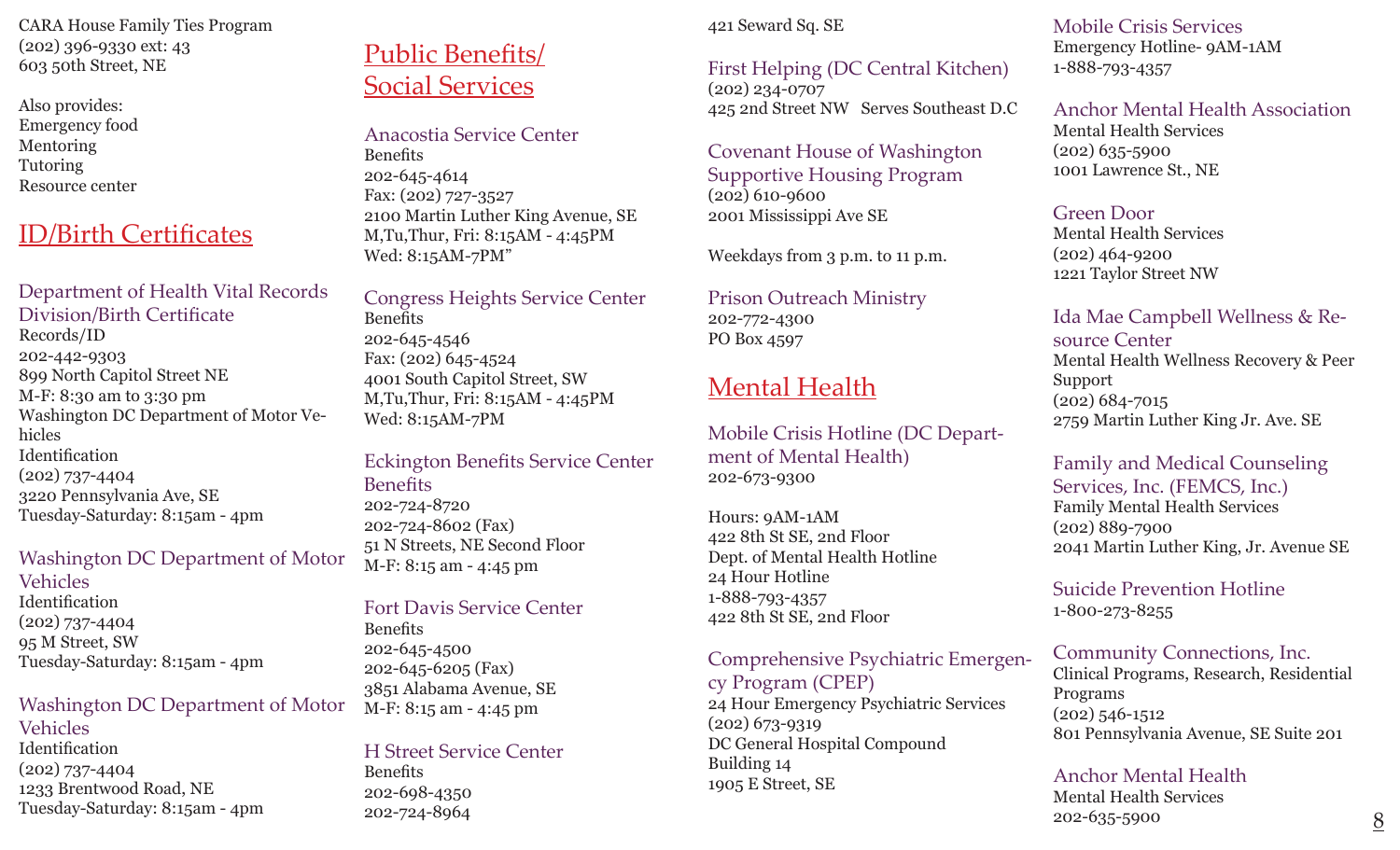#### 1001 Lawrence Street, NE

Bowen Center for the Study of the Family Georgetown Family Center Research, Clininical Services, Social Work (800) 432-6882 (202) 965-4400 4400 MacArthur Blvd NW

#### Community Action Group

Mental Health Services, Residential Adult Treatment, Transitional Living (202) 543-4558 335 Eighth Street, SE

#### Deaf Reach

Mental Health Referral (202) 832-6681 3521 12th Street, NE

#### Family Matters

Mental Health, Counseling Services (202) 289-1510 1509 16th Street, NW

#### Family Preservation

Outpatient Mental Health Clinic (202) 543-0387 3341 Benning Road NE

## Addiction Treatment

Clean and Sober Streets Drug & Alcohol Treatment and Rehabilitation Program (202) 783-7343 425 2nd Street, NW

## Kolmac Clinic Outpatient Alcohol &

Drug Treatment Centers 202-638-1992 1411 K Street NW, Suite 703

#### Seton House Detox Center

(202) 269-7222 1053 Buchanan Street, NE Psychiatric Institute of Washington Detox **Center** (202) 885-5600 4228 Wisconsin Avenue, NW

Addiction Prevention and Recovery Administration (APRA) Assessment and Referral Center (202) 727-8473 70 N Street, NE

Better Way Program Outpatient, Abstinence Program 202-396-4290 4606 Sheriff Rd, NE

### Family and Medical Counseling Ser-

vice Medical Case Management, Substance Abuse Counseling (202) 889-7900 2041 Martin Luther King Avenue, SE

## Greater Mount Calvary Holy Church Cataadah House Aftercare Trt

Program Rehab Center (202) 832-8336 802 Rhode Island Avenue, NE

#### Hours: 8:45AM- 5PM, Mon-Fri.

Also provides: Food Stamp Assistance Food Bank Housing & Rent Assistance Employment Services Social Services

#### Union Temple Baptist Church Village

Keepers Homeless Ministry (202) 678-8822 1225 W Street, SE Also provides: Mobile & stationary feeding program Counseling Referral services

#### Douglas Memorial United Methodist

Church (202) 397-1562 800 11th St NE Open 2nd & 4th Sunday of the month

#### First Trinity Lutheran Church 202-737-4859 501 Fourth Street NW

Wednesdays: 10-12PM Fridays: Mens clothing 10-12PM

## Hughes Memorial United

Methodist 202-398-3411 25 53rd St. NE Every 2nd Saturday of the month- 11AM

Mt. Moriah Baptist Church 202-544-5588

#### 1636 E Capital St NE

Clothing & Food Distribution every 4th Thursday of the month- 10AM Must have ID

#### So Others Might Eat (SOME) (202) 797-8806 71 'O' Street, NW

Also provides: Emergency Dining Showers Health Services

#### Lincoln Park United Methodist 202-543-1318

1301 N Caroline Ave NE

Coat Drive in Winter

#### The Shepherd's Table, Inc. 301-585-6463 8210 Colonial Ln Silver Spring, MD 20910

Also provides: Meal Program Eye Clinic

#### Nineteenth Street Baptist Church (202) 829-2773 4606 16th Street, NW (Ward 4)

Also provides: Emergency Food Baskets (Change, Inc. referral required)

National Center for Children and Families

14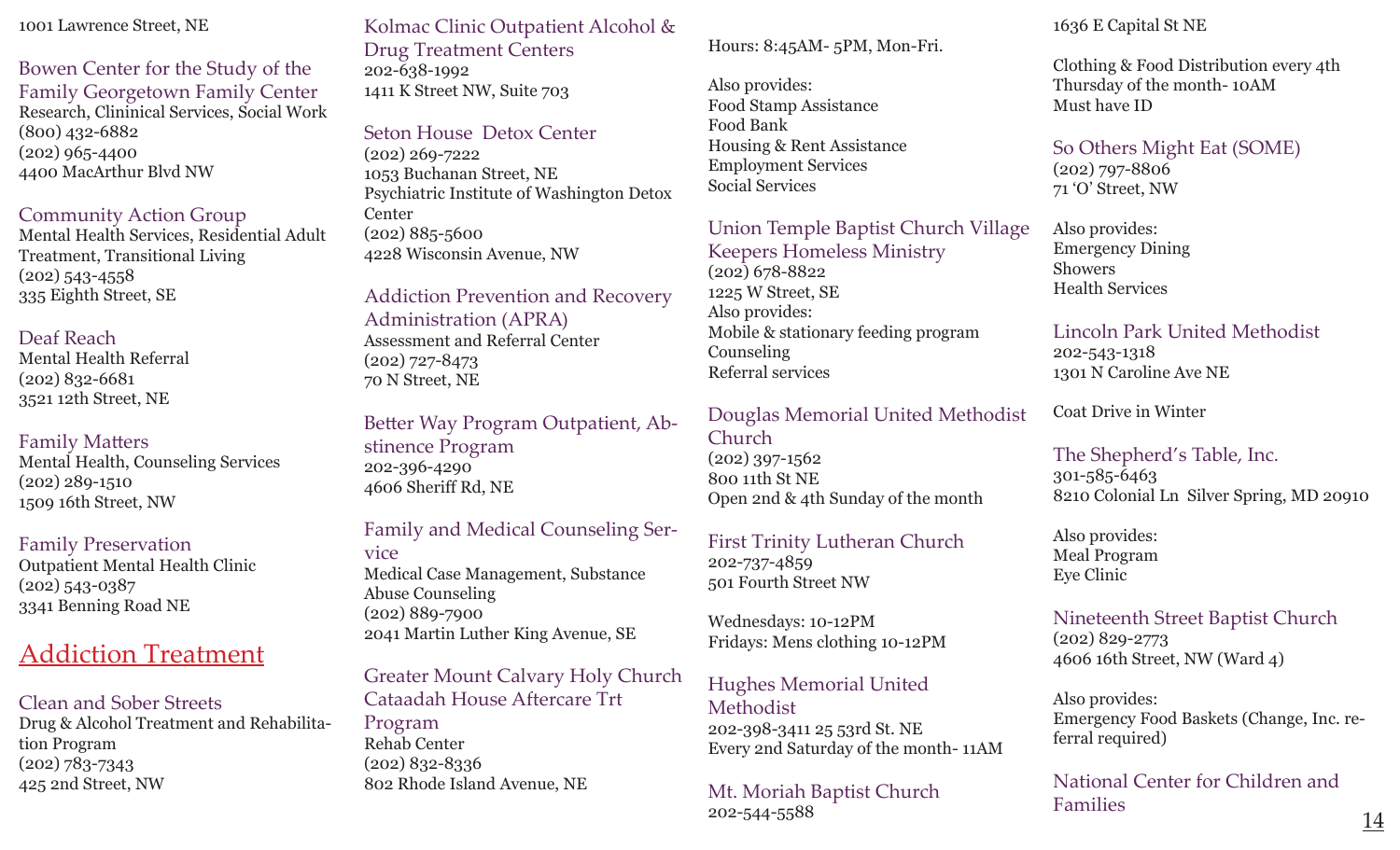(202) 434-2120

601 E St. NW

Washington Legal Clinic for the Homeless Legal Assistance (202) 328-5500 1200 U Street, NW

National Law Center on Homelessness and Poverty Legal Assistance (202) 638-2535 1411 K Street, NW

### Bread for the City

(202) 386-7081 (202) 587-0527 1640 Good Hope Rd SE

## Clothing

Martha's Table (202) 328-6608 2114 14th Street NW "Also provides:

Meals Emergency Food Services

#### Anacostia Community Outreach Center (202) 889-5607 2443 Ainger Place, SE

Also provides: Food Pantry Emergency Financial Assistance Support Services Education Programs

The Family Place, Inc. (202) 265-0149 3309 16th Street, NW

Also provides: Food Distribution Education Programs Social Support Case Management

Bread For The City - Northwest **Center** (202) 265-2400 1525 Seventh Street, NW

Also provides: Food Bank Medical Services Legal Services Social Services

#### Bread For The City - Southeast **Center**

(202) 561-8587 1640 Good Hope Road, SE

Also provides: Food Bank Medical Services Legal Services Social Services

### Martin Luther King Jr. Multi-Service Center (NNE/CIC) (202) 399-6900

1326 Florida Avenue, NE For Ward 5 and 6 residents only. Referral Gospel Rescue Ministries Treatment Center (202) 842-1731 810 5th Street, NW

#### Howard University Hospital

Drug Abuse Institute Chemical & Behavioral Management (202) 865-7677 2041 Georgia Avenue, NW Suite 6B-07

#### RAP Inc Women's Residential

Community Therapy (202) 462-7500 1949 4th Street, NE

### Salvation Army Harbor Lights

Residential Treatment 202-269-6333 2100 New York Avenue, NE

### Second Genesis Inc Therapeutic Com-

munity Residential Treatment 202-222-0120 1320 Harvard Street, N.W.

#### So Others Might Eat Inc (SOME)

Addiction Recovery Services (202) 797-8806 60 O Street, NW

#### UPO Comprehensive Treatment **Center**

Outpatient Medical Opioid Treatment Program (202) 682-6599 1900 Massachusetts Avenue, SE

## Meals/Groceries

## Bread For The City - Northwest

**Center** Food Bank (202) 265-2400 1525 Seventh Street, NW

Also provides: Clothing Medical Services Legal Services Social Services

### Bread For The City - Southeast

**Center** Food Bank (202) 561-8587 1640 Good Hope Road, SE

Also provides: Clothing Medical Services Legal Services Social Services

## Capital Area Food Bank

Food Bank (202) 644-9800 4900 Puerto Rico Avenue, NE

Also Provides: Food Referrals Nutrition Education

#### Father McKenna Center (St Aloysius Church) Hot Meals & Food Pantry 202-842-1112 and ID required.  $\frac{10}{202-842-1112}$